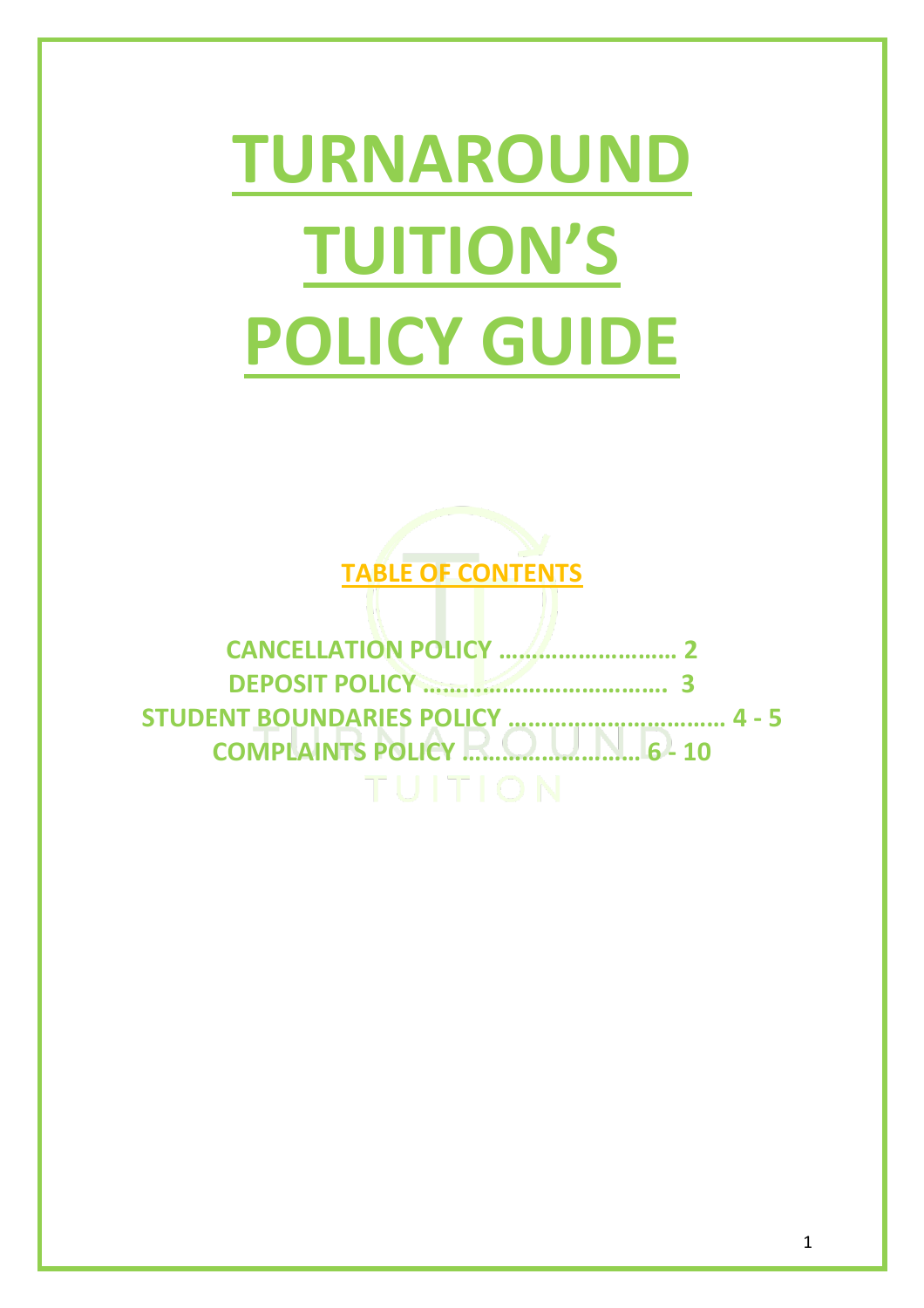# **Cancellation Policy**

1. If you desire to cancel your tuition session, you must convey this request in an email, a message via Facebook or call. This request must explicitly state your desire to cancel your tuition session, and the subsequent details of the tuition session. This request must be done at least 24 hours in advance, this enables Turnaround Tuition to reschedule your session to another time and give appropriate notice to the tutor.

2. If you cancel your tutoring session to 24 hours prior to the session, the original cost paid towards the tutoring session will be credited to your next session.

3. If you cancel within less than 24 hours' notice, the session's nonrefundable deposit fee and any other cost paid towards that session will be lost.

TURNAROUND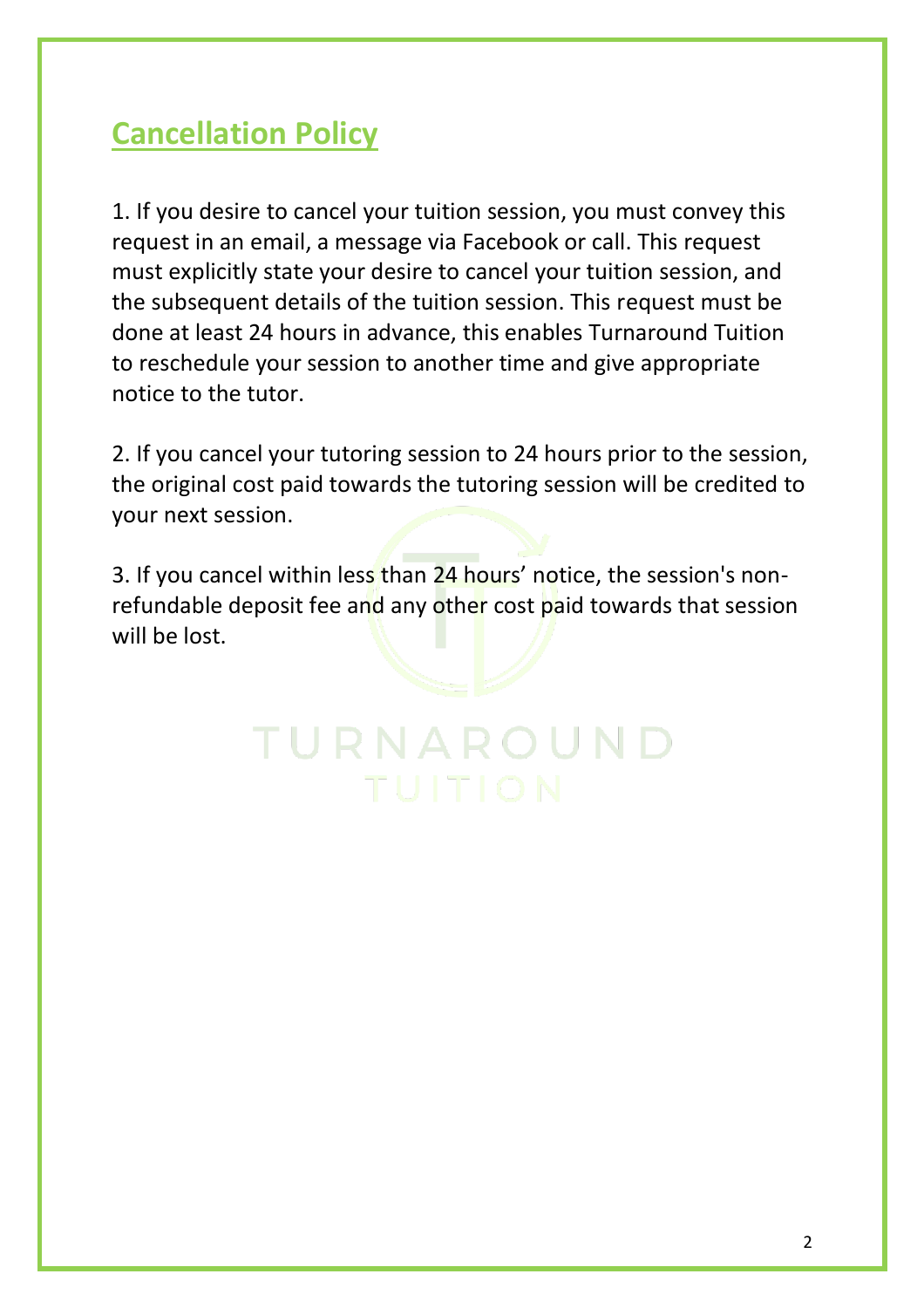# **Deposit Policy**

1. As part of booking a tutorial lesson with Turnaround Tuition, a non-refundable deposit must be paid prior to the commencement of the tuition session to lock in a day and time for weekly commencement for the entirety of the term.

2. To secure your desired tutorial time spot payment must be made 72 hours before the tutorial lesson. This non-refundable deposit fee must be paid at least 72 hours in advance to Turnaround Tuition, via bank transfer or direct debit.

3. If the deposit fee is not paid 72 hours prior to the session, your desired tutorial session time will not be held for you. Turnaround Tuition has the right to cancel your tutorial session at their discretion and offer the tutor's available session time to other clients.

4. The deposit fee is the total session cost of one tutoring session (refer to package prices). This will be subtracted from the total package price for that term.

5. Deposit fees are non-refundable and for more information see our cancellations policy.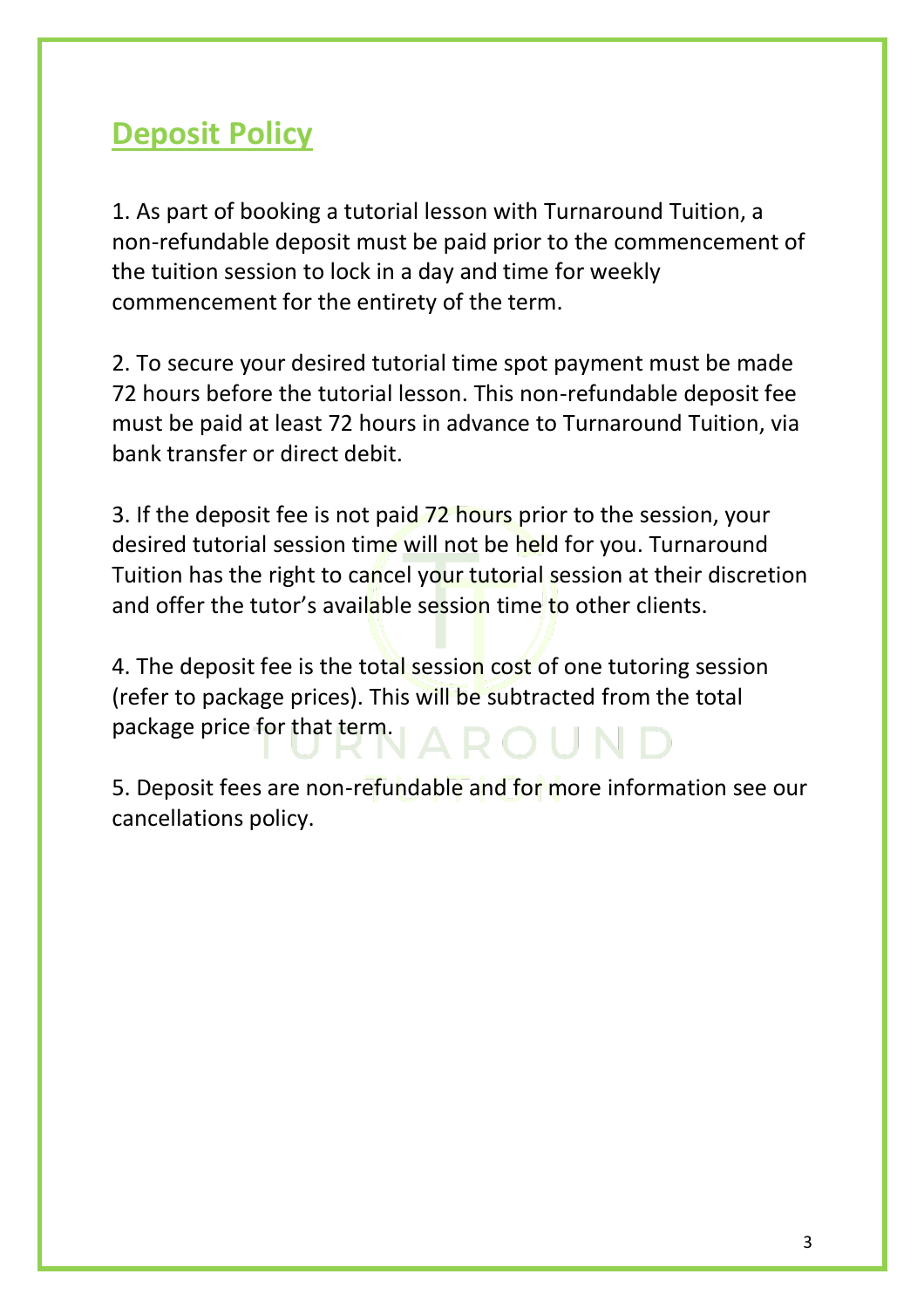# **Student Conduct Policy**

1. Due to the nature of the tutoring interaction the student boundaries should be defined and made explicitly clear. These are a set of rules and expectations that students must conform to, otherwise actions can be taken by Turnaround Tuition in regard to these breaches in conduct.

2. Any communications sent by student/s to tutors must be within business hours. Business hours are Monday to Friday 9:00am-5:00pm.

3. These communications must be sent via email to the tutor, not via text message or any other platform.

4. If asking a question in an email, it must not exceed over 100 words or five minutes to answer. If the question requires more time to answer, then it must be asked in the next tutoring session.

5. Assignment editing questions are not to be asked outside of tutoring sessions. Asking such questions will result in a warning sent to your parents about a breach of student behavioural conduct. Repeated breaching of this policy will result in termination of the student contract without a refund for any pre-paid lessons.

6. Student/s are to come prepared to their lesson. If a student is repeatedly unprepared for lessons, this may result in a written warning to the parents about a breach of conduct in the tutoring sessions.

7. Student/s must finish within five minutes of the allocated time for their session. If the student is finding they need more time to complete their session, then they are to discuss with their tutor about booking more hours. If a student runs more than five minutes later than their allocated finishing time on more than one occasion, then they will be invoiced for the extra time spent tutoring them.

8. Abusive and bullying behaviour towards a tutor or other Turnaround Tuition staff members will not be tolerated. If a student behaves in this manner towards any Turnaround Tuition staff member a formal warning and complaint will be sent via email to the parents. If the behaviour occurs after the formal warning, then tutoring contract will be terminated without a refund.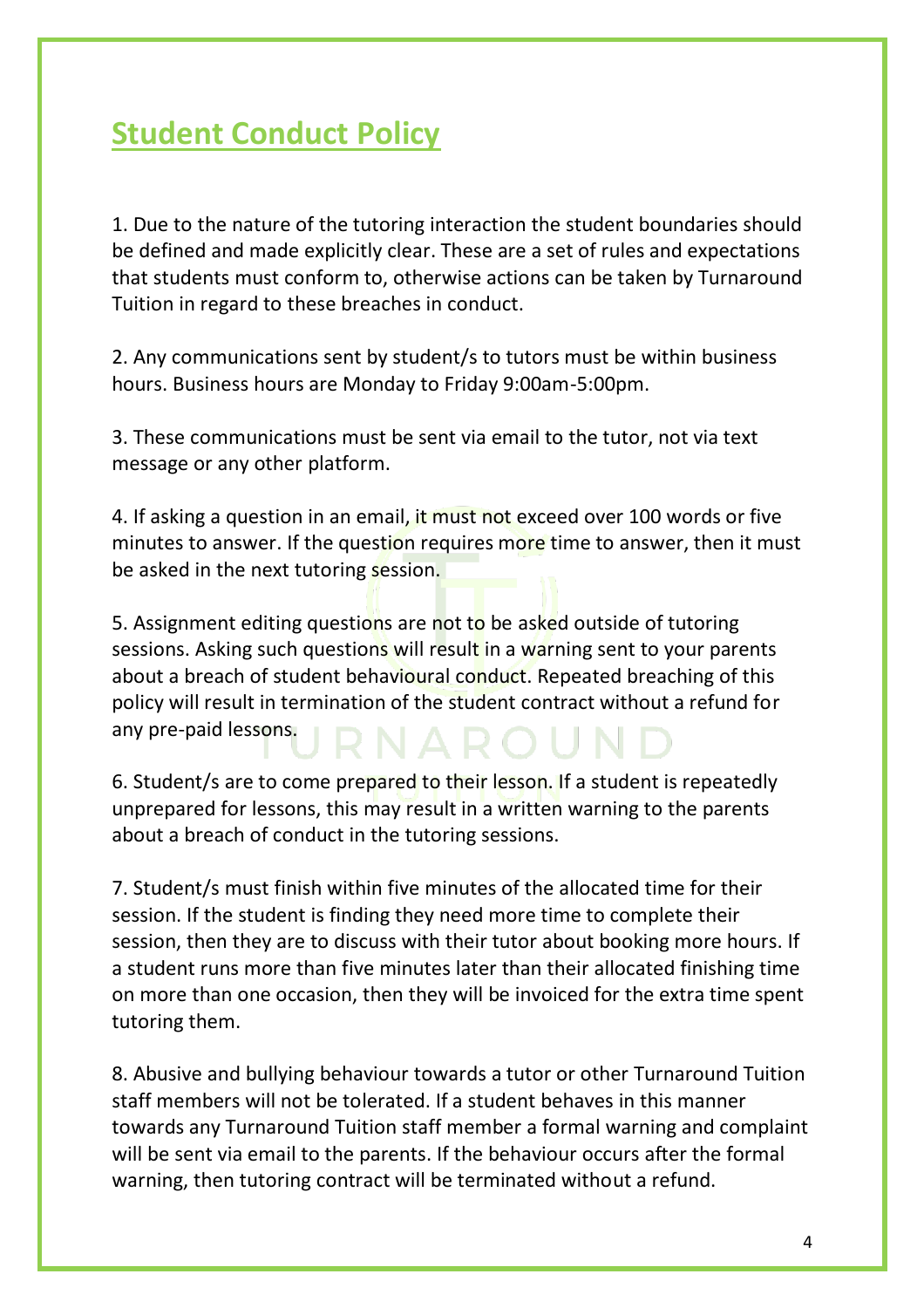9. Turnaround Tuition reserves the right to at any time terminate the tutoring contract, due to a breach in student conduct. This will be done via email, to the parents of the student/s.

10. Parents have ten business days to contest the termination of their child's tutoring, from the date they receive the termination email of their tutoring contract. If parents wish to contest the outcome, they must email their case outlining why and the information supporting this. This process will be conducted in alignment with the complaints policy.

TURNAROUND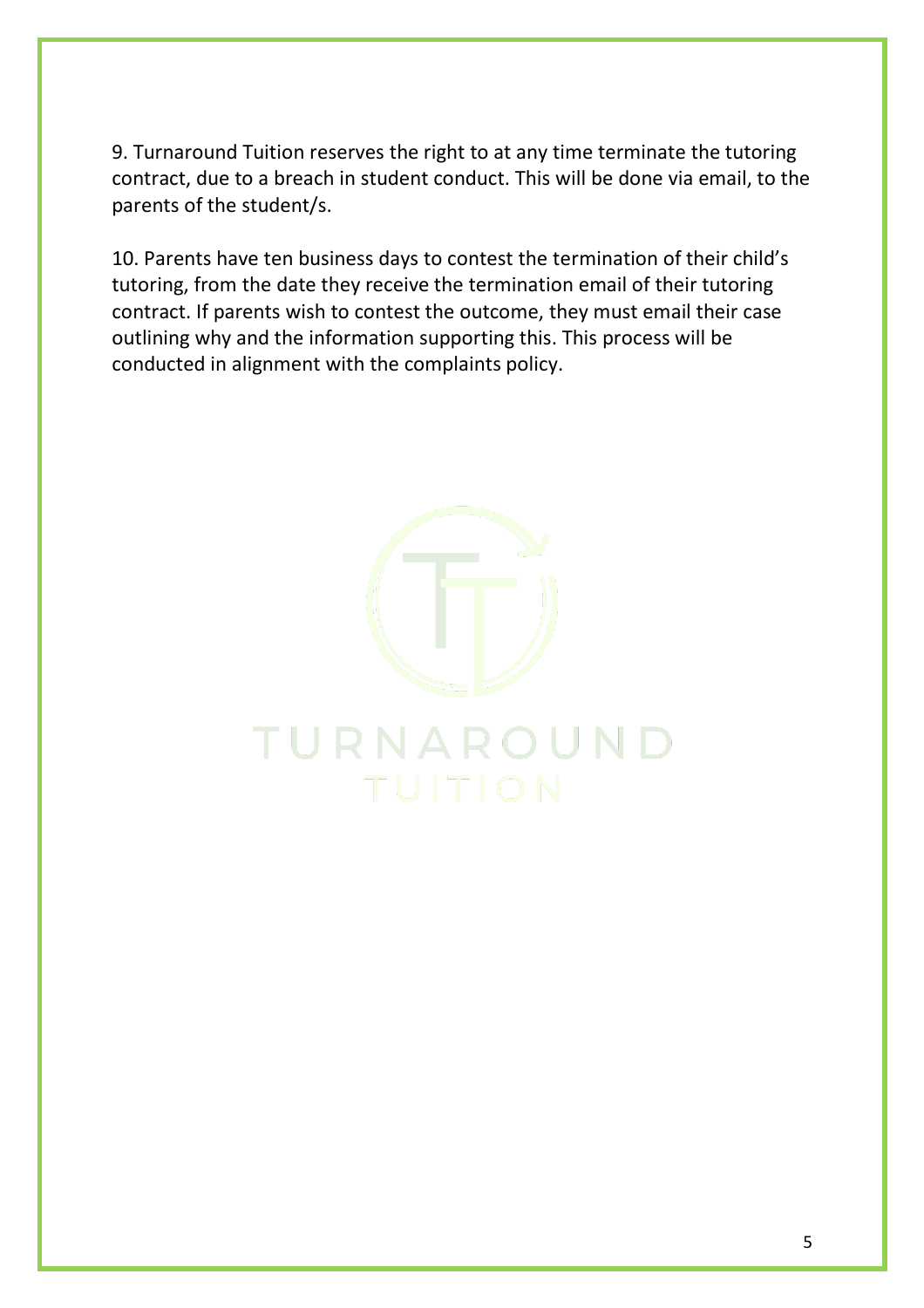# **Complaints Policy**

## **1. Objective of the Policy**

Turnaround Tuition aims to uphold a business reputation and image within the community. We value complaints as it assists turnaround tuition to improve our service quality within the community.

Turnaround Tuition is committed to ensuring they are responsive and sensitive to the needs of customers by resolving complaints in a timely manner.

This policy has been made to provide guidance to customers and staff on the appropriate conduct for dealing with complaints. Turnaround Tuition is committed to ensuring throughout this process complaints are treated with fairness.

The objective of this policy is to ensure:

- There is a clear process for customers for how complaints are handled.
- Complaints will be treated with fairness and impartial judgement when made by a customer.
- Your personal data is stored in a safe manner throughout this process.
- An appropriate resolution to the complaint is made, having taken into consideration the circumstances and information within the complaint.

# **2. Definition of a Complaint**

It is necessary to clarify for the sake of this policy what constitutes a complaint. Complaints must be made only about Turnaround Tuition, and any elements of services they deliver. A complaint constitutes an expression of displeasure, towards an action, event, or aspect of Turnaround Tuition's Service.

## **3. How a Complaint Can Be Made**

If you are unhappy with the tuition service offered by Turnaround Tuition, you first should address these issues a member of staff. If for some reason you are unable to complete this step, then a complaint can be made through the following mediums;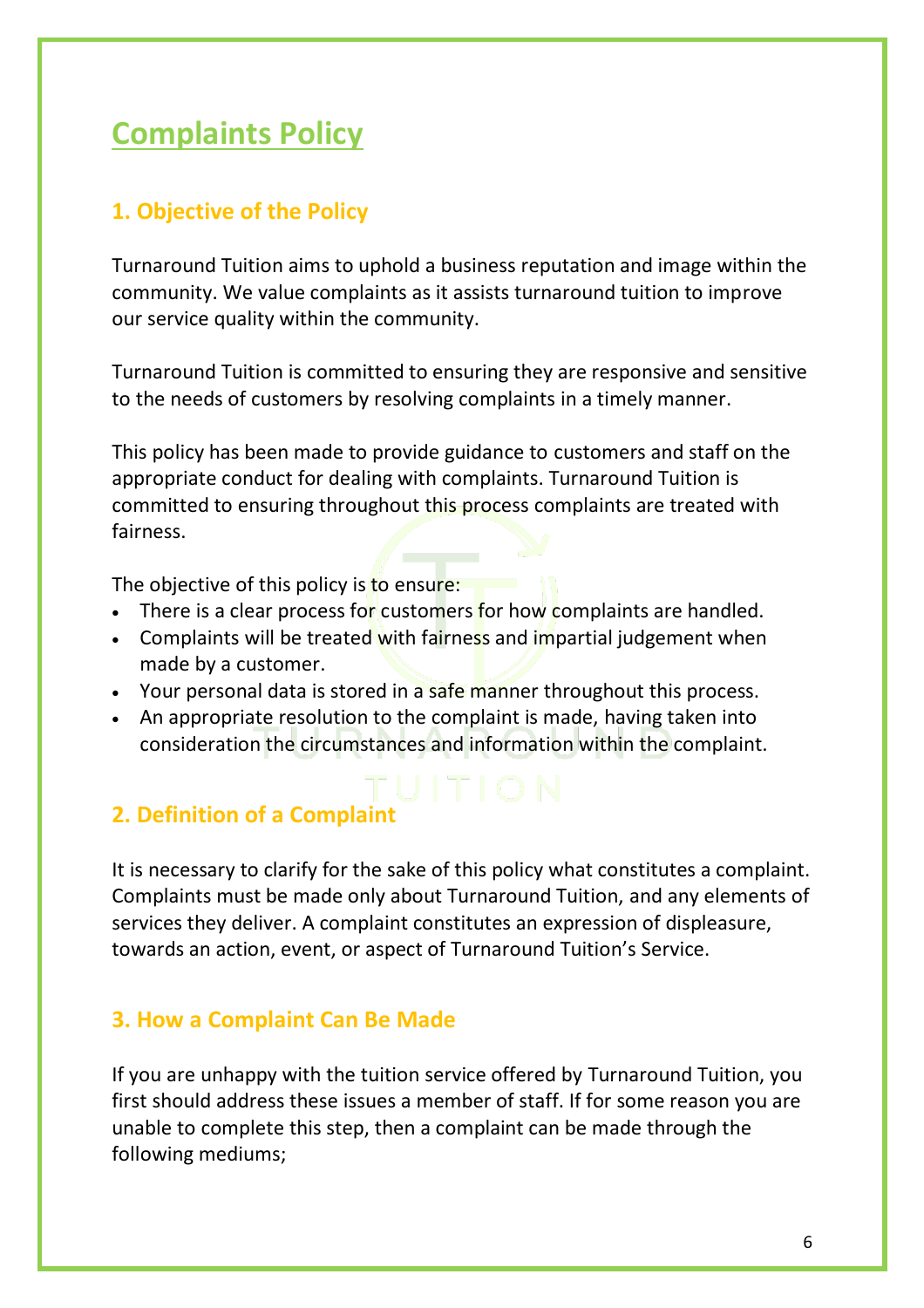- By completing a feedback form after tutoring session
- By Telephoning Turnaround Tuition on (insert phone number)
- By emailing Turnaround Tuition at (insert email)
- Messaging us on Facebook

If a complaint is made verbally and we consider it serious we will ask you to put it in writing.

## **4. The Information You Need to Tell Us**

When investigating the complaint, you have made we will be relying on the information you have provided to us via the accepted complaint mediums. During this process if we require further information, we will contact you to provide further information. Not providing further information will impair the resolution, delay it or the investigation may cease. To investigate the complete in a fair and timely manner, we request the following details:

- Your name and contact details
- The tutor/s you had a tutoring session with
- The nature of the complaint
- Details of any steps you have taken to try to resolve the complaint
- Details of any relevant conversations, with our staff that are relevant to the complaint
- Copies of any evidence that supports your complaint

## **5. Help When Making A Complaint**

Your complaint will be stored and kept on file for future reference and training purposes. Should you need any help or further assistance when your complaint is being investigated feel free to contact **email and phone number**.

## **6. Recording Complaint**

Turnaround tuition will record your details when a complaint is made. These details include but are not limited to name, details of the complaint, location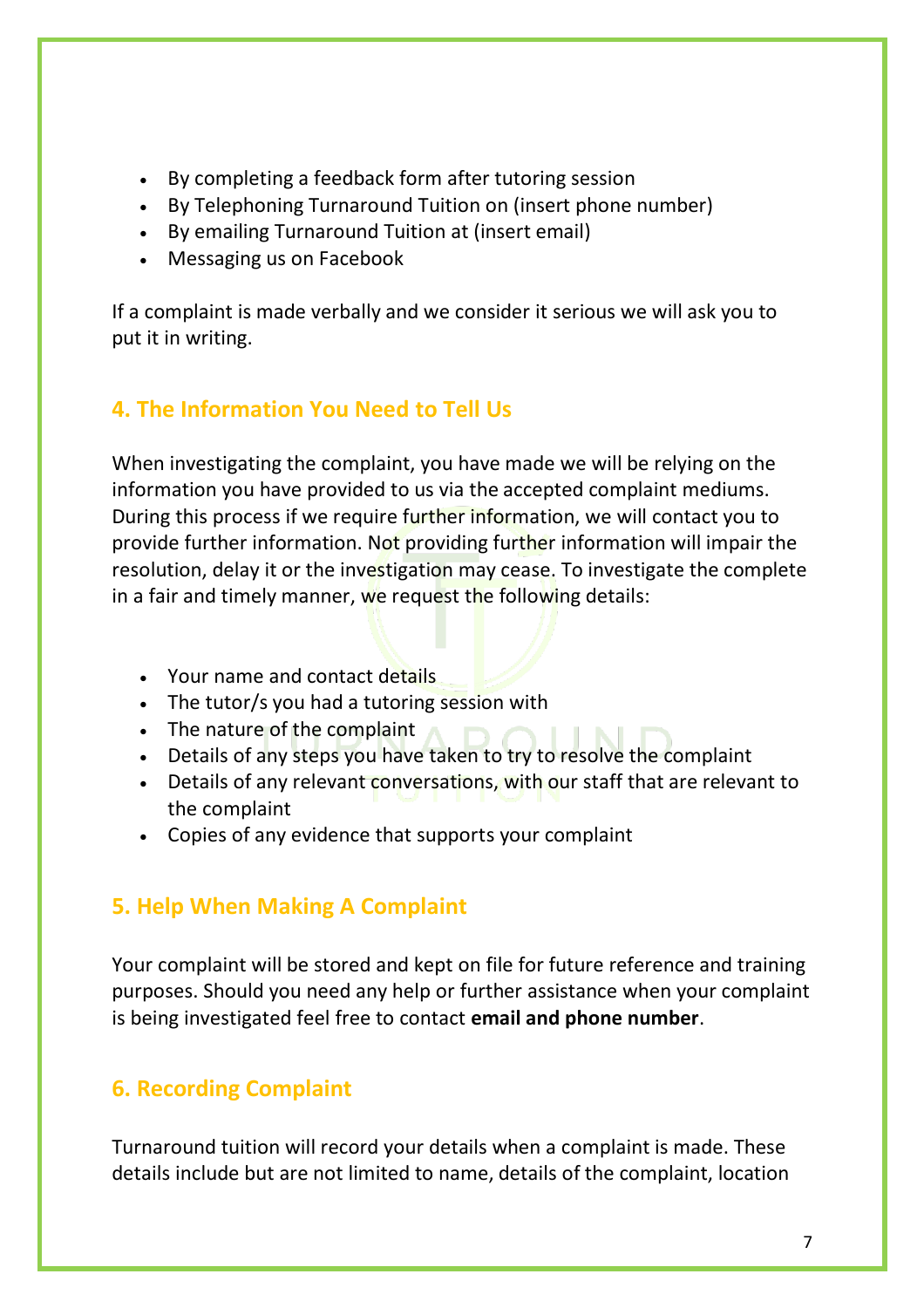of complaint, and time of complaint. Any communications made between Turnaround Tuition and the individual/s whom complained will also be recorded. Your personal information will be kept securely on our database, along with your complaint. Your personal details will be actively protected from disclosure unless you express consent to their disclosure.

#### **7. Feedback to Customers**

Turnaround Tuition is committed to deliver the best possible service to their customers. If a formal complaint is made, it will be treated with the utmost care and attention into the investigation.

We will acknowledge and address your formal complaints within a 72-hour window. Once your complaint has been received Turnaround Tuition will endeavour to undertake a thorough investigation of your complaint/s.

During this investigation, we may require further information and or documentation. If there is a need for further documentation and or information on the complaint made, Turnaround Tuition will email then call you to follow up to explain what is further required.

We are committed to resolving your complaint within ten business days, when possible. When we cannot resolve your complaint within this period, we will email then call to explain why there is a delay in the investigation process.

If we have requested for further information and or documentation and we are still waiting upon this information, we may not be able to resolve the complaint in ten business days. If further information has been requested and sent through email or other acceptable digital mediums according to this policy, we will respond and acknowledge when the complaint is estimated to be resolved.

Once your complaint has been finalised, we will then contact you and inform you of the outcome via email and phone. You have the right to request updates about your complaint, during this process within business hours.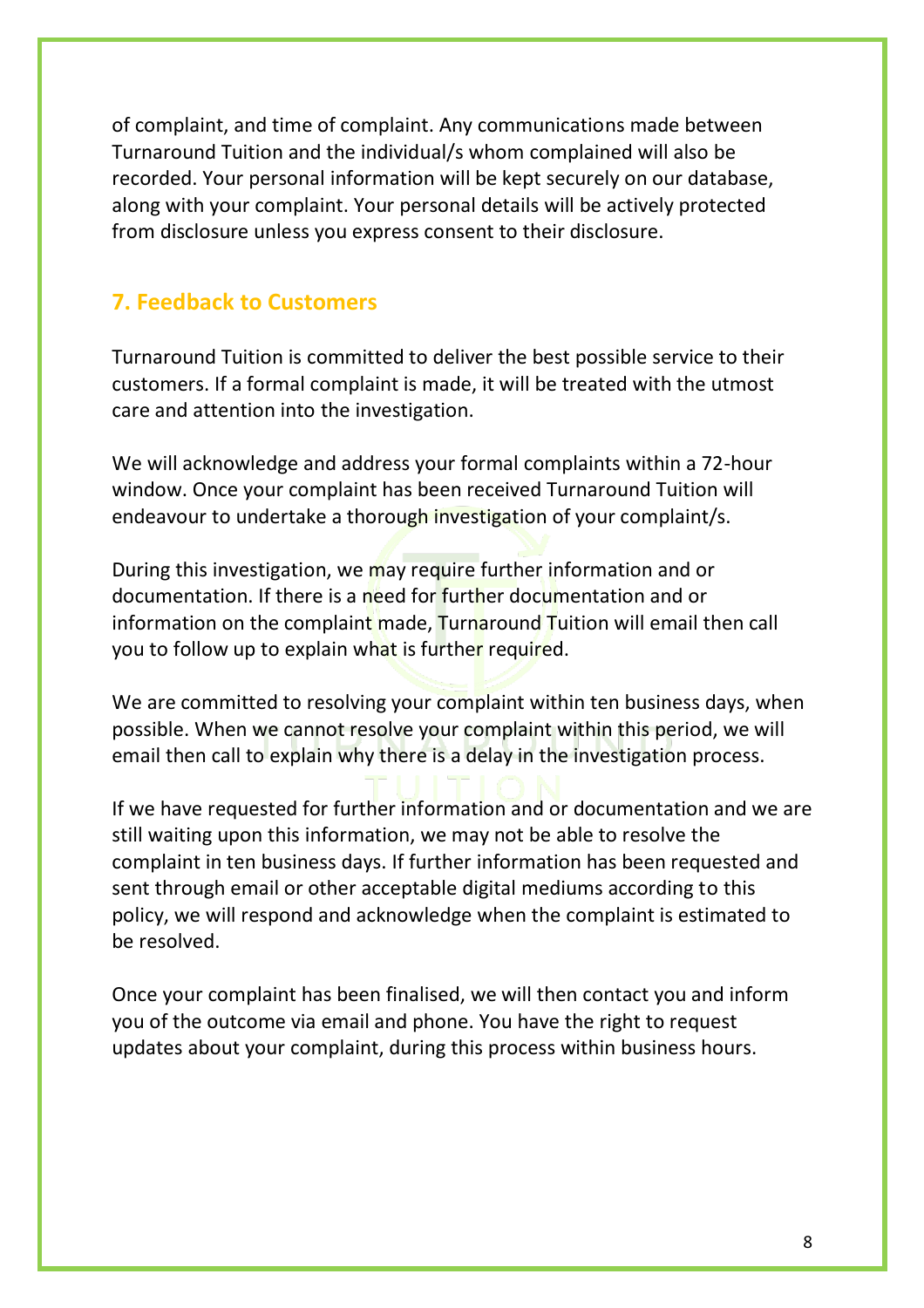#### **8. Our Complaint Process**

We will acknowledge within 72 hours the complaint made and indicate whether this complaint will be investigated, along with whether any further information or personal details are needed.

We will review your original complaint, the details that are included and whether any further information or documentation is required. If more information or documentation is needed, we will contact you via email then telephone,

We will investigate within ten business days from receiving and reviewing your complaint, with the information you have given us. If more information has been requested this may further delay the process, along with if we are waiting upon your response for further information or documentation in order to investigate further.

We will indicate our response and the outcome about the complaint and any actions that have been taken, that are relevant for public disclosure, via email and or a call.

We will act and resolve the complaint whenever possible and appropriate to do so, in accordance with our business practices.

We will record your complaint for future reference, training and compliance. All personal details will be stored safely in accordance with our policies.

#### **9. When You Complain About One of Our Employees**

If your complaint is about a member of staff, it will be treated with confidentially. During the investigation process your complaint will be investigated in a fair manner. Your complaint will be investigated to determine the relevant information via a variety of mediums such but not limited to as emails, in person conversation, and phone calls.